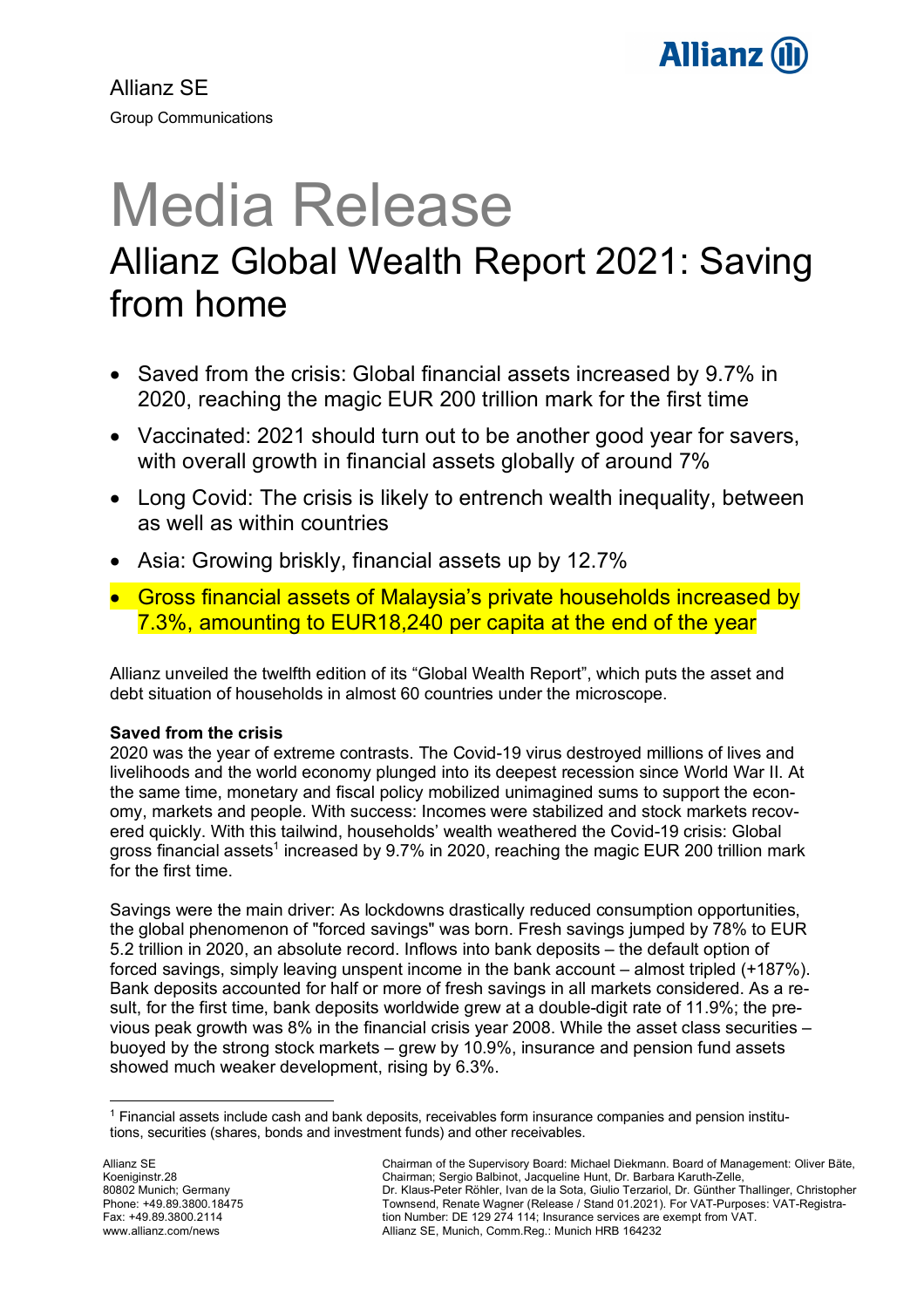## **Vaccinated**

Despite a subdued start, despite continued bottlenecks in world trade, and despite new virus variants forcing new restrictions, global GDP will grow strongly in 2021, powered by the vaccination campaign which allows economies to reopen and (partially) return to normality. Moreover, loose monetary policies and generous fiscal support remain in place. The upshot for savers around the world? Bar any major stock market corrections, 2021 should turn out to be another good year for them, with overall growth in financial assets globally of around 7%.

"The head numbers are very impressive", said Ludovic Subran, chief economist of Allianz. "But we should dig a little deeper. Most households did not really save but simply put their money aside. All this idle money on bank accounts is a wasted opportunity. Instead, households should invest in their retirement and the green transition, enabling societies to master the paramount challenges we face, climate and demographic change. My fear is that if households start eventually to dishoard, money will end up in revenge consumption and will only fuel inflation. We urgently need a new 'savings culture'."

## **Long Covid**

In 2020, the financial assets of emerging markets (+13.9%) grew again faster than that of advanced markets (+10.4%), returning to familiar patterns of growth after three years. As a result, the prosperity gap between rich and poor countries has also narrowed somewhat. The trend reversal that we diagnosed last year – the renewed drifting apart of the poorer and richer countries – thus appears to have been halted for the time being. However, it is (much) too early to sound the all-clear. While many developing countries performed surprisingly well in the first year of the pandemic, there are indications that the long-term consequences and challenges – from insufficient vaccination and reconfigured supply chains to the digital and green transformation – could primarily affect the poorer countries.

The same can be said with regard to national wealth distribution. While the national middle class has shrunk in recent years as their share of total national wealth has declined in many countries, for 2020 at least, the immense social transfers seem to have successfully counteracted a further drifting apart of the wealth classes. But this happy affair may not last when state support expires and the direct effects of the crisis – the loss of millions of jobs – will once again be felt. Moreover, the crisis led to a significant impairment in school education. Covid-19 is thus likely to further entrench social immobility. The gradual disappearance of the middle class has only temporarily stopped.

"The pandemic is a much bigger challenge for poorer countries", commented Michaela Grimm, co-author of the report. "Very likely, Covid-19 will continue to hold back economic development in this group of countries for much longer than in the advanced markets. But the real challenge comes afterwards: These countries will find themselves in a post-pandemic world that will make it increasingly difficult for them to play out their comparative advantages in a proven way, given the lasting changes in technologies, politics, and life styles. The gradual closing of the global prosperity gap – the defining development over the last decades – can no longer taken for granted."

## **Asia (ex Japan): Growing briskly, financial assets up by an average 12.7% - in Malaysia private households' financial assets increased by 7.3%**

Despite the Covid-19 crisis, gross financial assets of Asian households rose by a healthy 12.7% in 2020, even faster than in the already strong previous year (9.8%). All asset classes contributed to the rally with double-digit growth rates: bank deposits clocked growth of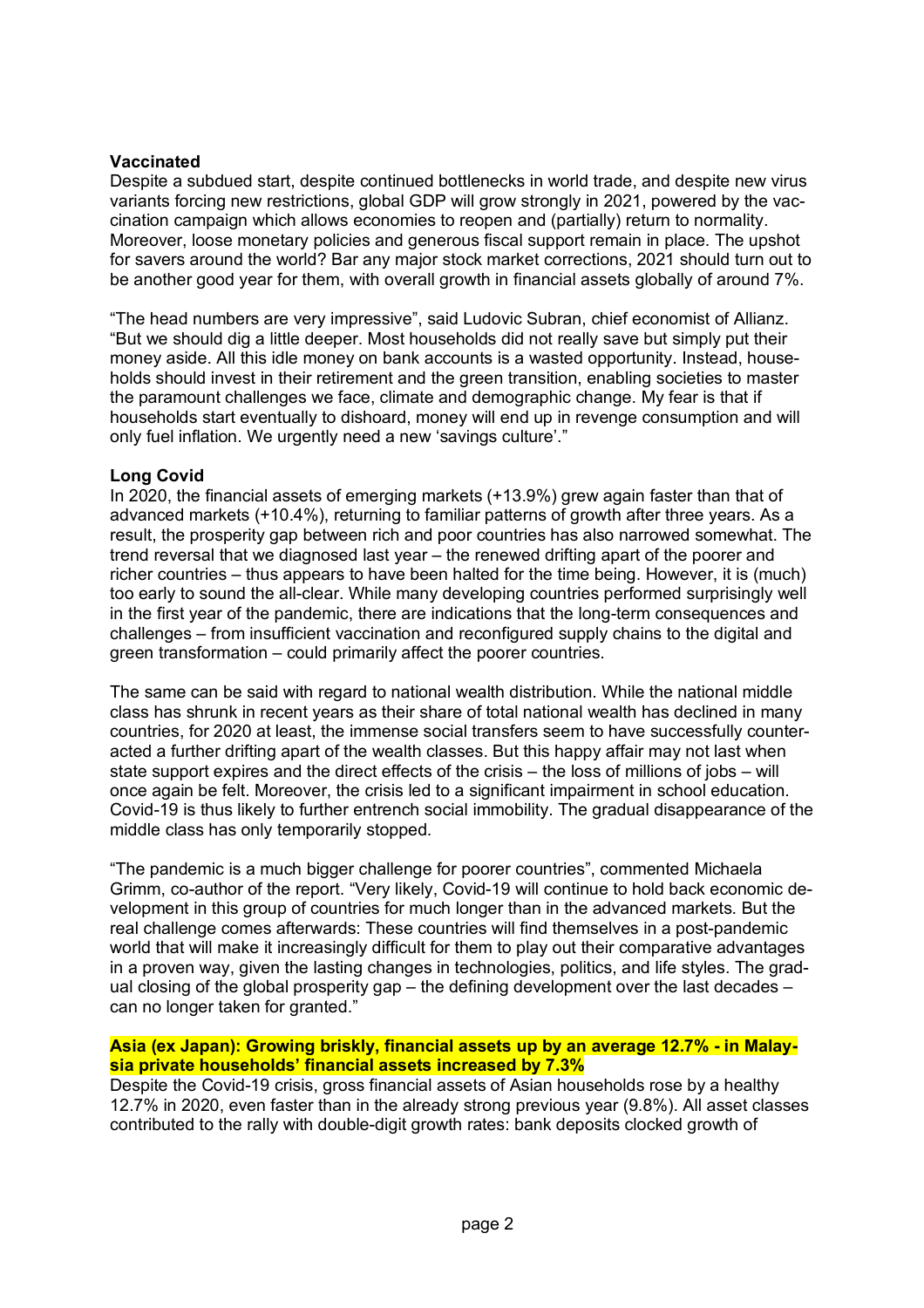12.3%, securities of 13.9% and insurance and pension of 11.4%. In Malaysia, the gross financial assets growth rate remained markedly below the regional average, reaching 7.3%. Growth driver was the increase in securities with 10.6%. Life insurance and pension fund assets grew by 7.4% and deposits and by 4.2%. As a result, the share of life insurance and pension fund assets in the private households' portfolio increased to almost 40%, while deposits and securities each amounted to around 30%.

With a plus of 5.5%, liabilities growth remained at the same level like in the year before. However, due to the decrease in GDP, private households' debt-to-GDP ratio climbed to a record high 93.3%, one of the highest levels in Asia. Though net financial assets increased by 8.8% to an average EUR9,950 per capita, the high indebtedness gives reason for concern, as the average liabilities amount to around half the average gross financial per capita. However, these figures represent only the average; in the low-income groups that were hardest hit by the impact of the Covid-19 pandemic, the over-indebtedness is expected to remain an issue especially against the background of an expected uneven recovery of the labor market.

In terms of net financial assets per capita, Malaysia ranks  $6<sup>th</sup>$  in Asia behind China and 37<sup>th</sup> in international comparison.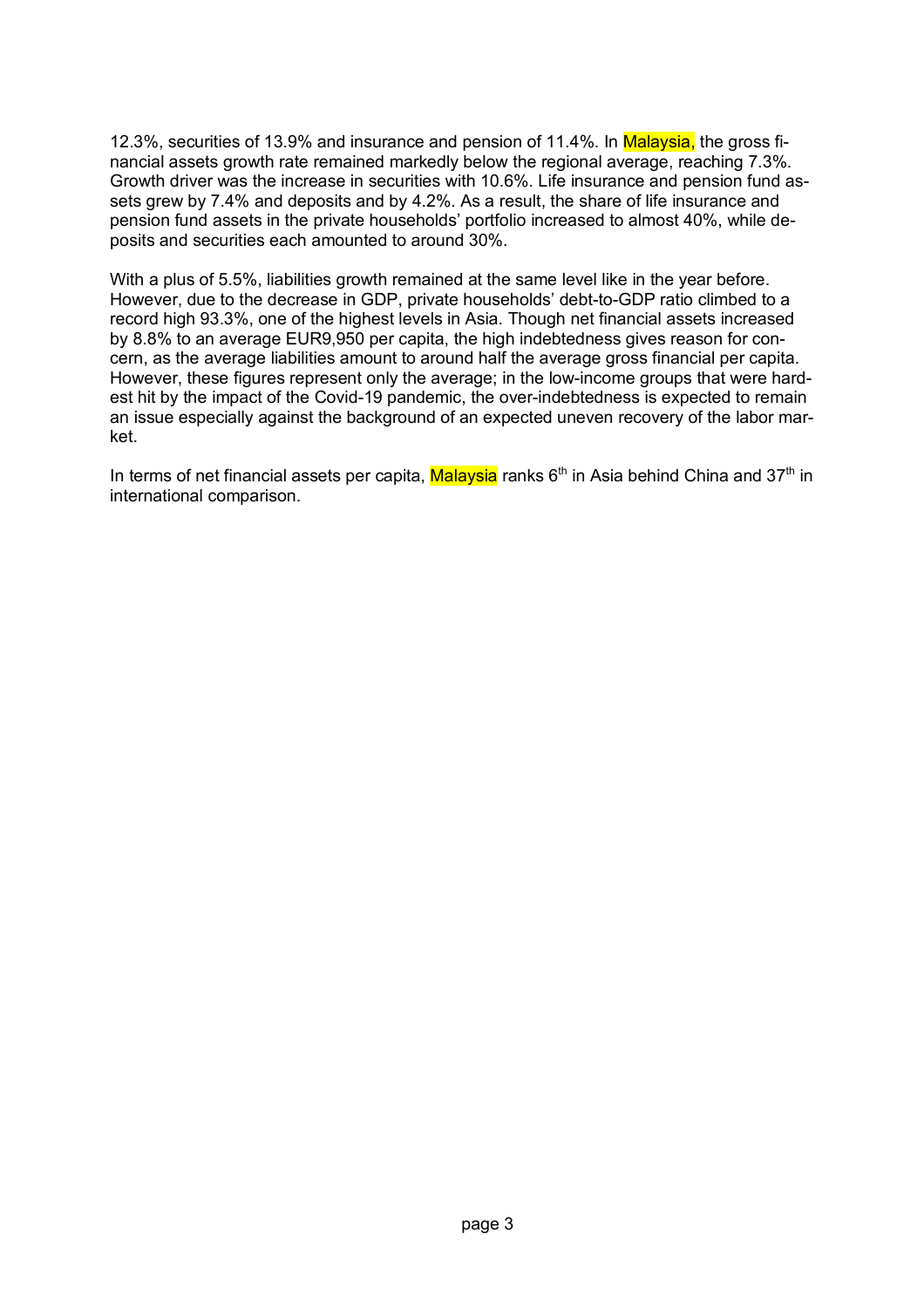# **Top 20 in 2020 by…**

| Net financial assets per capita |         |                |                | Gross financial assets per capita |         |                |                |
|---------------------------------|---------|----------------|----------------|-----------------------------------|---------|----------------|----------------|
|                                 | in EUR  | y/y in<br>$\%$ | rank<br>2000   |                                   | in EUR  | y/y in<br>$\%$ | ran<br>200     |
| #1 USA                          | 218,470 | 12.9           | $\overline{2}$ | #1 Switzerland                    | 313,260 | 3.1            | 1              |
| #2 Switzerland                  | 212,050 | 3.7            | $\mathbf{1}$   | #2 USA                            | 260,580 | 11.2           | $\overline{2}$ |
| #3 Denmark                      | 149,240 | 14.6           | 12             | #3 Denmark                        | 212,570 | 10.4           | $6\phantom{1}$ |
| #4 Netherlands                  | 128,560 | 12.5           | $\overline{7}$ | #4 Netherlands                    | 180,190 | 9.3            | $\overline{4}$ |
| #5 Sweden                       | 124,760 | 8.8            | 14             | #5 Sweden                         | 173,130 | 7.8            | 15             |
| #6 Singapore                    | 118,930 | 10.9           | 17             | #6 Singapore                      | 152,590 | 7.6            | 11             |
| #7 Taiwan                       | 117,660 | 11.2           | 13             | #7 Australia                      | 151,690 | 3.9            | 18             |
| #8 New Zealand                  | 114,170 | 3.0            | 8              | #8 New Zealand                    | 144,660 | 3.4            | 10             |
| #9 Japan                        | 100,470 | 2.8            | 3              | #9 Taiwan                         | 139,830 | 10.5           | 16             |
| #10 Belgium                     | 98,930  | 3.7            | $\overline{4}$ | #10 Canada                        | 139,410 | 6.1            | $9\,$          |
| #11 Canada                      | 96,430  | 7.5            | 9              | #11 Belgium                       | 126,460 | 3.6            | $\overline{5}$ |
| #12 Great Britain               | 90,020  | 9.7            | 5              | #12 Japan                         | 124,900 | 2.7            | $\mathfrak{S}$ |
| #13 Australia                   | 88,740  | 6.2            | 18             | #13 Great Britain                 | 123,580 | 7.7            | $\overline{7}$ |
| #14 Israel                      | 87,460  | 4.5            | 10             | #14 Israel                        | 109,670 | 4.3            | 14             |
| #15 France                      | 66,560  | 5.7            | 11             | #15 Norway                        | 100,330 | 5.8            | 20             |
| #16 Austria                     | 63,590  | 5.5            | 16             | #16 France                        | 94,990  | 5.5            | 12             |
| #17 Italy                       | 62,780  | 2.8            | $6\phantom{1}$ | #17 Ireland                       | 89,300  | 5.8            | 13             |
| #18 Germany                     | 61,760  | 7.2            | 19             | #18 Austria                       | 86,500  | 4.7            | 19             |
| $\overline{\#}$ 19 Ireland      | 60,360  | 10.8           | 15             | #19 Germany                       | 85,370  | 6.3            | 17             |
| #20 South Korea                 | 36,470  | 18.1           | 26             | #20 Italy                         | 78,880  | 2.4            | $\bf 8$        |
|                                 |         |                |                |                                   |         |                |                |
| <sup>£</sup> 37 Malaysia        | 9,950   | 7.4            | 27             | <b>#31 Malaysia</b>               | 18,240  | 5.9            | 28             |

| Gross financial assets per capita |         |                       |                |  |  |  |  |
|-----------------------------------|---------|-----------------------|----------------|--|--|--|--|
|                                   | in EUR  | $\frac{y}{y}$ in<br>℅ | rank<br>2000   |  |  |  |  |
| #1 Switzerland                    | 313,260 | 3.1                   | 1              |  |  |  |  |
| #2 USA                            | 260,580 | 11.2                  | $\overline{2}$ |  |  |  |  |
| #3 Denmark                        | 212,570 | 10.4                  | 6              |  |  |  |  |
| #4 Netherlands                    | 180,190 | 9.3                   | $\overline{4}$ |  |  |  |  |
| #5 Sweden                         | 173,130 | 7.8                   | 15             |  |  |  |  |
| #6 Singapore                      | 152,590 | 7.6                   | 11             |  |  |  |  |
| #7 Australia                      | 151,690 | 3.9                   | 18             |  |  |  |  |
| #8 New Zealand                    | 144,660 | 3.4                   | 10             |  |  |  |  |
| #9 Taiwan                         | 139,830 | 10.5                  | 16             |  |  |  |  |
| #10 Canada                        | 139,410 | 6.1                   | 9              |  |  |  |  |
| #11 Belgium                       | 126,460 | 3.6                   | 5              |  |  |  |  |
| #12 Japan                         | 124,900 | 2.7                   | 3              |  |  |  |  |
| #13 Great Britain                 | 123,580 | 7.7                   | $\overline{7}$ |  |  |  |  |
| #14 Israel                        | 109,670 | 4.3                   | 14             |  |  |  |  |
| #15 Norway                        | 100,330 | 5.8                   | 20             |  |  |  |  |
| #16 France                        | 94,990  | 5.5                   | 12             |  |  |  |  |
| #17 Ireland                       | 89,300  | 5.8                   | 13             |  |  |  |  |
| #18 Austria                       | 86,500  | 4.7                   | 19             |  |  |  |  |
| #19 Germany                       | 85,370  | 6.3                   | 17             |  |  |  |  |
| #20 Italy                         | 78,880  | 2.4                   | 8              |  |  |  |  |
|                                   |         |                       |                |  |  |  |  |
| #31 Malaysia                      | 18,240  | 5.9                   | 28             |  |  |  |  |

You can find the study here on our homepage

# **For further information please contact:**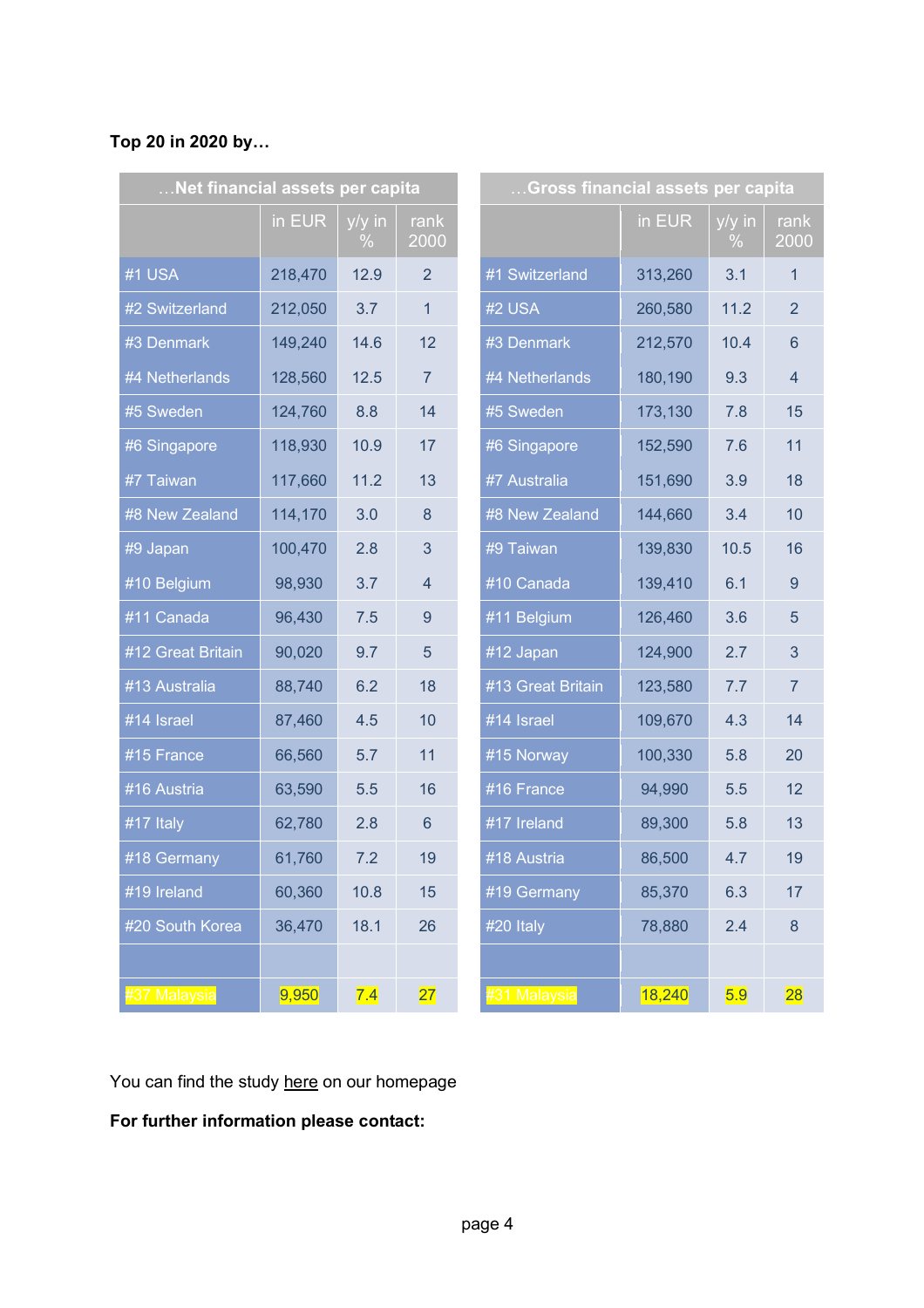Press contact: Shamala Gopalan Group Head Corporate Communications Department Allianz Malaysia Berhad Mobile: 016.285.0685 Email: shamala.gopalan@allianz.com.my

Gary Mark Nagan Manager Corporate Communications Department Allianz Malaysia Berhad Mobile: 012.367.1450 Email: gary.nagan@allianz.com.my